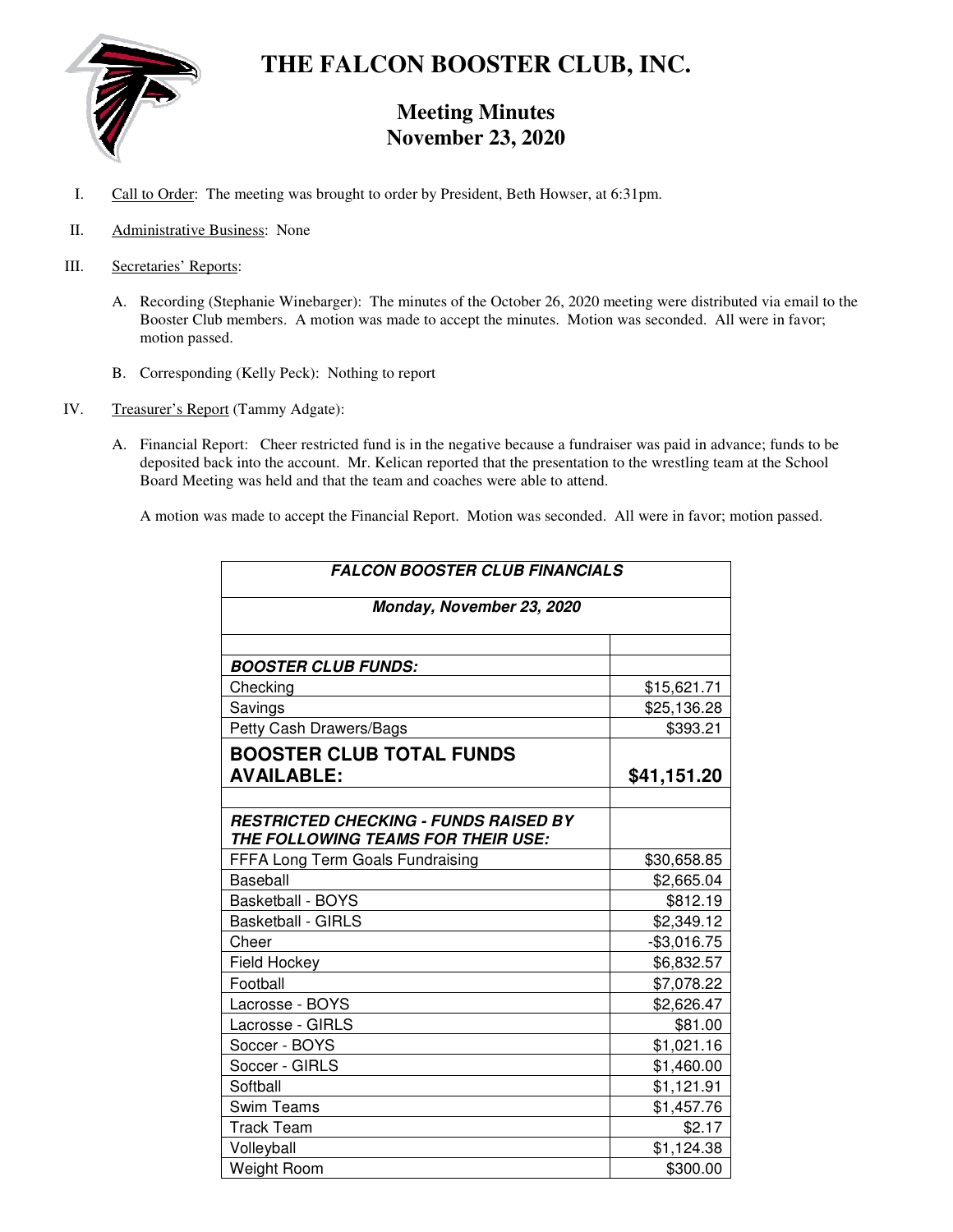| <b>TOTAL FUNDS RESTRICTED TO TEAMS:</b>                                                                     | \$56,574.09  |
|-------------------------------------------------------------------------------------------------------------|--------------|
|                                                                                                             |              |
| <b>ACCOUNTS FISCALLY MANAGED BY THE</b><br><b>BOOSTER CLUB - THESE ARE NOT BOOSTER</b><br><b>CLUB FUNDS</b> |              |
| Pat Georger Scholarship Trust                                                                               | \$64,479.53  |
| Roy A. Pool Jr. Scholarship Account                                                                         | \$846.26     |
|                                                                                                             |              |
| TOTAL ASSETS IN ALL ACCOUNTS                                                                                | \$163,051.08 |

#### V. Committee Reports

- A. Membership (Mary Kay Anderson): As of November 6, when last applications were received, there are 45 members: 17 Board/Officers, 8 coaches/Activities Director/Assistant Activities Director, and 20 parents or community members. More applications have been sent to school that will be included in next month's report.
- B. Concessions: Provided concessions for 7 v 7 football games, as well as youth football league. All who helped were thanked for their efforts. Beth has spoken to Town of Warrenton Parks and Recreation Director about selling concessions at swim events at the WARF. He has declined our request, but Beth is still pursuing.

# VI. Director of Student Activities:

### A. Report:

- 1. Swim coach has been hired Patricia Davis, a teacher at Taylor Middle School, has been identified as the new coach. She has a lengthy swim background.
- 2. FY2021 Condensed Season Guidelines and Calendar no changes to VHSL sports schedule; however, the ADs and Superintendents from the region will continue to meet. Spectators at this time will be limited by additional restrictions.
- 3. Grand Opening for the Turf Field was held Friday, November 13<sup>th</sup>. The Booster Club was presented with a plaque and acknowledge on the sign. Teams have started to use the field for practices. The field will remain dedicated to FHS sports for the immediate future.
- 4. Fauquier County high schools will be set up to live stream sporting events through National Federation of State High School Associations (NFHS). Initial payment was approved by the Central Office; additional costs may be incurred by FHS to improve WiFi issues to allow for streaming. All events in FHS new gym and football field will be live streamed. Baseball and softball are expected to be live streamed, as well, but likely through another platform such as GoPro Live or FaceBook Live (TBD).

# VII. Old Business:

- A. Grants and Fundraising
	- 1. Fundraising Opportunities:
		- a. Gotsneakers.com Shoe drive to collect new and gently used sneakers that are given to people less fortunate. In return, the Booster Club would receive payment per pair of shoes (amount depends on type of shoe and condition). Caitlin Chirasello will complete registration and circulate the information.
		- b. Virtual Races Continuing to look into; considering for spring
		- c. Chipotle Spirt Night Wednesday, December  $16<sup>th</sup> 5:00-9:00$  pm
		- d. Chick-Fil-A Spirit Day TBD (early 2021)
		- e. Window Stickers Have had requests for them so will be placing an order to replenish inventory. These will be added to the spirit store run by the Band.
		- f. Basketball game involving Dr. Jeck, others from central office, administration, and teachers An idea for Spring when there is a better chance for spectators/larger events.
		- g. 10K Dinner Planning won't begin until there is a better understanding of what size events are allowed. Team Mizuno, who does a similar event, will be holding theirs virtually and will share ideas/what worked/what didn't with this group. Beth asked for volunteers to start talking about this event.
		- h. Group Yoga class on the football field
	- 2. Band Spirit Store Freshman orientation was very good for sales, online orders through November. Will continue to advertise in the Falcon Flyer.